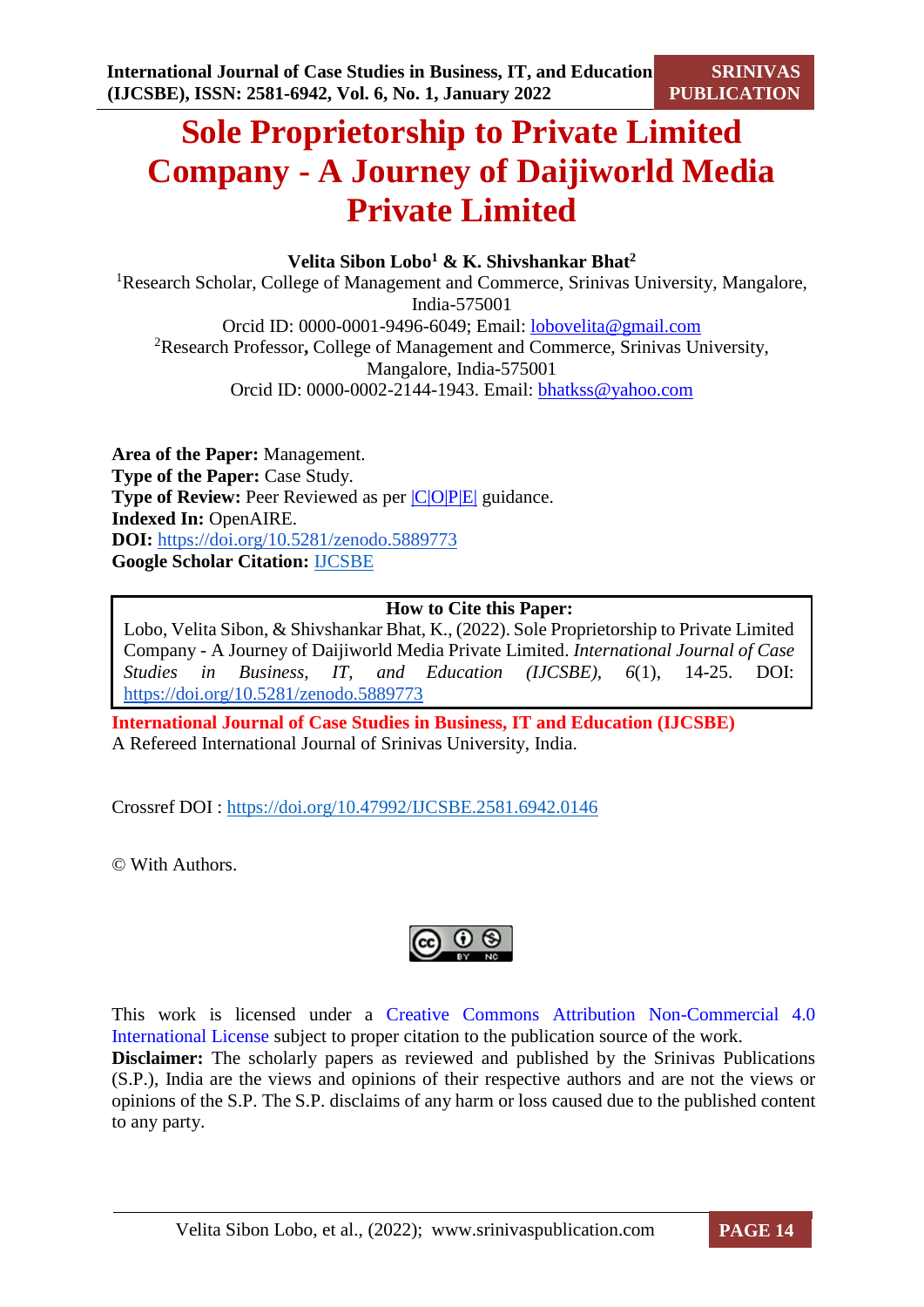## **Sole Proprietorship to Private Limited Company - A Journey of Daijiworld Media Private Limited**

**Velita Sibon Lobo<sup>1</sup> & K. Shivshankar Bhat<sup>2</sup>**

<sup>1</sup>Research Scholar, College of Management and Commerce, Srinivas University, Mangalore, India-575001 Orcid ID: 0000-0001-9496-6049; Email: [lobovelita@gmail.com](mailto:lobovelita@gmail.com)

<sup>2</sup>Research Professor**,** College of Management and Commerce, Srinivas University, Mangalore, India-575001

Orcid ID:0000-0002-2144-1943. Email: [bhatkss@yahoo.com](mailto:bhatkss@yahoo.com)

### **ABSTRACT**

**Purpose:** The media industry is crucial in arranging images and discourses that have an impact on society. Many media companies are relying on social media to power their production and distribution processes. To thrive in a highly competitive world, innovation is seen as a critical component in overcoming the pressures of changing social, economic, and technical conditions. The relationship between management and innovation in the media sector is the primary subject of this research. It represents concerns that have an impact on the organizational structures, strategies, media content, and audience perception. Daijiworld Media is a Mangalore-based Indian media company that specializes in news and entertainment. through its website, TV channel, Youtube channel, weekly magazine, audio-visual studio, radio, IT company, and OTT platform. This paper examines the company's evolutionary growth, highlights the company's services and subsidiaries, investigates the company's strengths, weaknesses, challenges, and opportunities, uncovers the company's hiring and training procedures, examines its finance strategy and CSR initiatives, and assesses the impact of COVID on the company.

**Methodology:** This is an exploratory study based on primary data, and information is gathered by interviewing officials from Daijiworld, the Daijiworld Website, and news articles. **Findings:** Daijiworld Media is a Mangalore-based Indian media company that specializes in news and entertainment services through its website, TV channel, Youtube channel, weekly magazine, audio-visual studio, radio, IT company, and over-the-top (OTT) services, Throughout its twenty year history, this organization has researched the media and entertainment field and endeavored to respond to diverse customer expectations, from daijidubai to daijiworld, from daijiworld monthly magazine to audio-visual studio, from tv channel and radio to OTT. This company has studied the media and entertainment field and attempted to cater to various consumer demands during its twenty year history. The news on daijiworld is accurate, verifiable, and timely. It has content in all local languages to reach out to a wider range of audiences. They host different reality shows and help in the exposure of local talents. They constantly strive to come up with innovative concepts and content. Daijiworld Pvt Ltd is constantly striving to improve and adapt to market developments to be competitive.

**Research limitations/implications:** Complete information or research papers on Daijiworld Pvt Ltd are not available so contacting their multitasking busy officials for more information was little challenging.

**Originality/value:** This paper focuses on Daijiworld Media Private Ltd a local media and entertainment company.

**Paper type: Case Study** 

**Keywords**: Sole Proprietorship, Private Limited company, Daijiworld, Media, Consumer, Audiences.

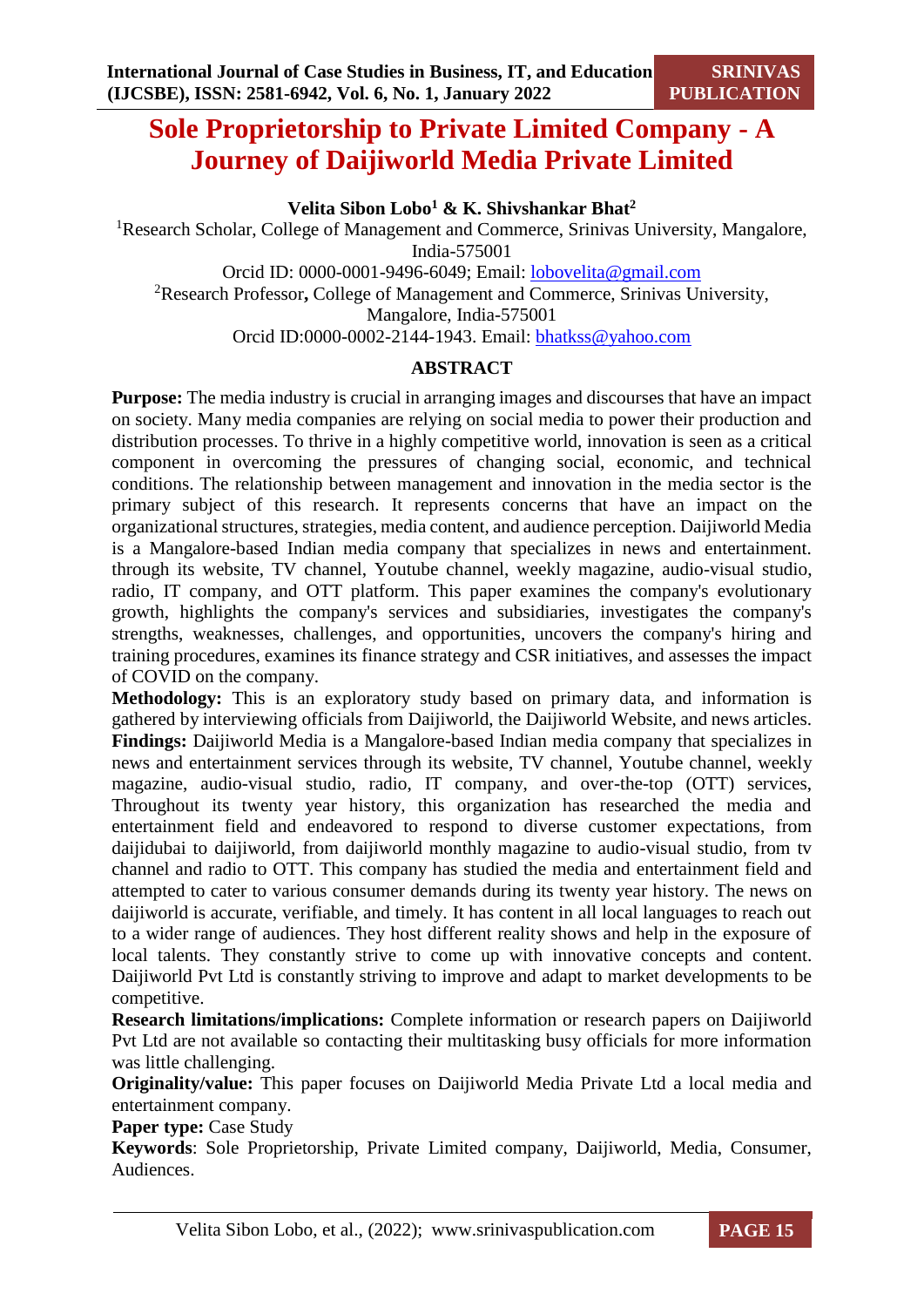#### **1. INTRODUCTION :**

The media industry plays a pivotal role in organizing images and discourses influencing the society. Many media are changing their production and distribution routines through social networks, to thrive in a highly competitive world, the ability to overcome the challenges of changing social, economic, and technological settings is viewed as a vital component of innovation. The relationship between management and innovation in the media sector is the primary subject of this research. It represents concerns that have an impact on strategies, organizational structures, media content, and public perception. Daijiworld Media is a Mangalore-based Indian media company that offers news and entertainment services, including the Website, TV channel, Youtube, weekly magazine, audio-visual studio, radio, IT company, and OTT [1]. On January 14, 2001, Walter Nandalike launched www.daijidubai.com with the primary goal of disseminating news from India's Coastal Konkan region [2]. Walter D'Souza Nandalike is the CEO and Founder of Daijiworld Media Pvt Ltd, a media company based in Mangaluru, Karnataka, India [3]. This website was created by Walter and a group of writers from the Daiji Dubai Writers Forum to promote and exchange knowledge of regional culture and traditions. In Konkani, daiji means relationship. In 2007, it was renamed www.daijiworld.com and transformed into a media corporation [2]. The fruitful 20 years of this company from daijidubai to daijiworld, from daijiworld weekly magazine to audio-visual studio, from TV channel and radio to OTT this way the company has explored the media and entertainment field and tried to cater to different needs of the audience. Daijiworld currently has 1.2 million unique visitors every month, according to estimates from almost 180 different countries Apart from trustworthy national news, the web has several columns covering Mangalore, Coastal Karnataka, Goa, Mumbai, and the Middle East, including daily news, events, special sections, cookery, and other information [2-4].

#### **2. REVIEW OF LITERATURE :**

It is obvious from the review study that appropriative innovation management is imperative for any sector to adapt itself to the changing business environment and the analysis of changing the organizational structure of Daijiworld Company is a typical case study of the problem. Below Table 1 contains the contributions of various researchers on Media and Entertainment.

| S.I          | <b>Area</b> | <b>Contribution</b>                                                    | <b>Authors</b>     |
|--------------|-------------|------------------------------------------------------------------------|--------------------|
| $\mathbf{1}$ | Media and   | The entertainment industry (also known as "Show Business") is a        | Lobo $&$           |
|              | Entertainm  | tertiary sector of the economy that includes sectors like theatre,     | Bhat, (2021) [5]   |
|              | ent         | films, fine arts, dance, music, television, radio, media, sports,      |                    |
|              | Industry    | cultural events, and so on. This industry is constantly changing as a  |                    |
|              |             | result of discoveries and ideas. It is growing rapidly in terms of     |                    |
|              |             | revenue and volume, and it employs both creative and technical         |                    |
|              |             | staff. It saw rapid growth following liberalization, which resulted    |                    |
|              |             | in market internationalization and expansion. The evolution,           |                    |
|              |             | expansion, risks, problems, future trends, and influence of FDI on     |                    |
|              |             | the Indian entertainment industry are all examined in this paper.      |                    |
|              |             | This research investigates the influence of internationalization and   |                    |
|              |             | its possibilities for job creation.                                    |                    |
|              |             |                                                                        |                    |
| $\mathbf{2}$ | Transnation | The purpose of this review article is to obtain a comprehensive        | Liu., et al (2021) |
|              | al media    | understanding of the consequences of transnational media               | [6]                |
|              | conglomera  | conglomerates' (TNMCs) cross-border activities on cultural             |                    |
|              | tes         | integration, exchange, and even some resistance practices in other     |                    |
|              |             | countries. As a result, cross-border mobility of TNMCs would, to       |                    |
|              |             | some extent, produce tension between local traditional culture and     |                    |
|              |             | the trend of cultural homogenization. Still, different regions have    |                    |
|              |             | different attitudes and adjustment strategies in response to the       |                    |
|              |             | crisis, and they are attempting to export their values while profiting |                    |
|              |             | from it.                                                               |                    |

| Table 1: The contributions of various researchers on Media and Entertainment. |  |  |  |
|-------------------------------------------------------------------------------|--|--|--|
|-------------------------------------------------------------------------------|--|--|--|

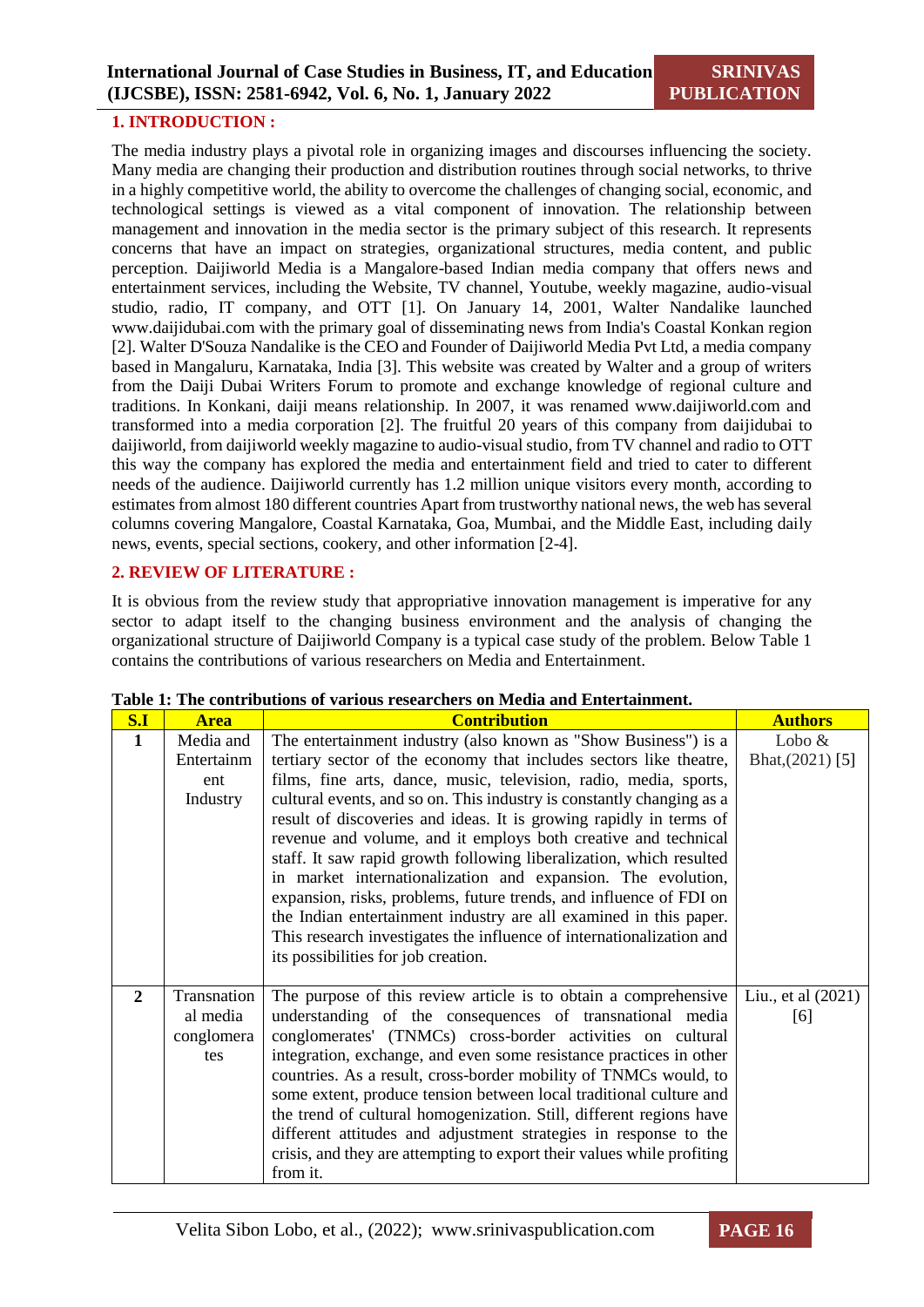#### **International Journal of Case Studies in Business, IT, and Education (IJCSBE), ISSN: 2581-6942, Vol. 6, No. 1, January 2022 SRINIVAS PUBLICATION**

| $\overline{\mathbf{3}}$ | Impact of    | The purpose of this research is to convey information concerning                                                             | Sunitha &       |
|-------------------------|--------------|------------------------------------------------------------------------------------------------------------------------------|-----------------|
|                         | COVID on     | the impact of the COVID-19 pandemic on the media and                                                                         | Sudha, (2020)   |
|                         | the Media    | entertainment industries. COVID19- National shutdowns have had                                                               | $[7]$           |
|                         | industry     | a profound impact on all sectors of the economy including the                                                                |                 |
|                         |              | media sector.                                                                                                                |                 |
| 4                       | New media    | New media has increased the scale of the media economy without                                                               | Winseck D,      |
|                         | $-$ economic | eroding conventional media's economic base. The current plight of                                                            | $(2010)$ [8]    |
|                         | crisis       | some media is primarily due to a short-term, cyclical reduction in                                                           |                 |
|                         |              | advertising revenue brought on by the economic crisis, as well as                                                            |                 |
|                         |              | the cumulative effects of media consolidation and financialization.                                                          |                 |
|                         |              | Enormous sums of capital were invested in the construction of                                                                |                 |
|                         |              | massive media conglomerates based on outrageously optimistic                                                                 |                 |
|                         |              | estimates that future earnings will increase faster than the<br>developing network media economy and exceed the high profits |                 |
|                         |              | that defined the media in the past. When that utopian picture didn't                                                         |                 |
|                         |              | pan out, certain media organizations were in problems and were                                                               |                 |
|                         |              | stuck with unsustainable debts, but there was no media crisis per                                                            |                 |
|                         |              | such.                                                                                                                        |                 |
| 5                       | Mergers      | According to this study, many media organizations rely on                                                                    | Shah, A, (2009) |
|                         | and          | advertising revenue to survive, as a result, the media outlet could                                                          | [9]             |
|                         | ownership    | be influenced by corporate interests. The media behemoths benefit                                                            |                 |
|                         | of media     | greatly from the current global social system and the survival of                                                            |                 |
|                         | conglomera   | small media enterprises is challenging which forces them to merge                                                            |                 |
|                         | tes          | and consolidate their ownership                                                                                              |                 |
| 6                       | Global       | The article demonstrates how media ownership evolved .from                                                                   | Chan-Olmsted    |
|                         | media        | media properties serving as a platform for personal and business                                                             | & Chang,        |
|                         | conglomera   | interests to conglomerates seeking economic "synergies" of                                                                   | $(2003)$ [10]   |
|                         | tes          | performance to a third stage driven by financial portfolio                                                                   |                 |
|                         |              | diversification. These periods of foreign ownership of the media                                                             |                 |
| $\overline{7}$          | A case       | coincide with the country's economic development.<br>This article examines Sony Corporation, a large multinational           | Gershon,        |
|                         | study on     | media conglomerate focused on electronics, entertainment, music,                                                             | Kanayama,       |
|                         | The Sony     | and gaming technologies. This study delves into the history and                                                              | $(2002)$ [11]   |
|                         | corporation  | development of the Sony Corporation. According to this study, a                                                              |                 |
|                         |              | company's business strategy and corporate culture are often a direct                                                         |                 |
|                         |              | reflection of the organization's growth and it also studies the                                                              |                 |
|                         |              | company from the standpoint of corporate strategy. Special                                                                   |                 |
|                         |              | attention is paid to the concept of organizational culture.                                                                  |                 |

#### **3. RESEARCH AGENDA :**

This study focuses on Daijiworld Media Private Limited, one of Mangalore's largest media conglomerates. This paper analyses the company's growth, strengths, weaknesses, opportunities, and challenges, the impact of COVID, and the company's long-term goals.

#### **4. RESEARCH GAP :**

The literature review on the media industry has several gaps for research, one of the major missing from the related works of literature was a concrete study on Local Media Conglomerates. This research is vital because we need to know the challenges faced by local media conglomerates for survival and growth.

#### **5. OBJECTIVES :**

The aims of the study are mentioned below.

- 1. To study the evolutionary growth of Daijiworld Media Private Limited.
- 2. To highlight the services and subsidiaries of Daijiworld Media Private Limited.
- 3. To explore the strengths, weaknesses, challenges, and opportunities.

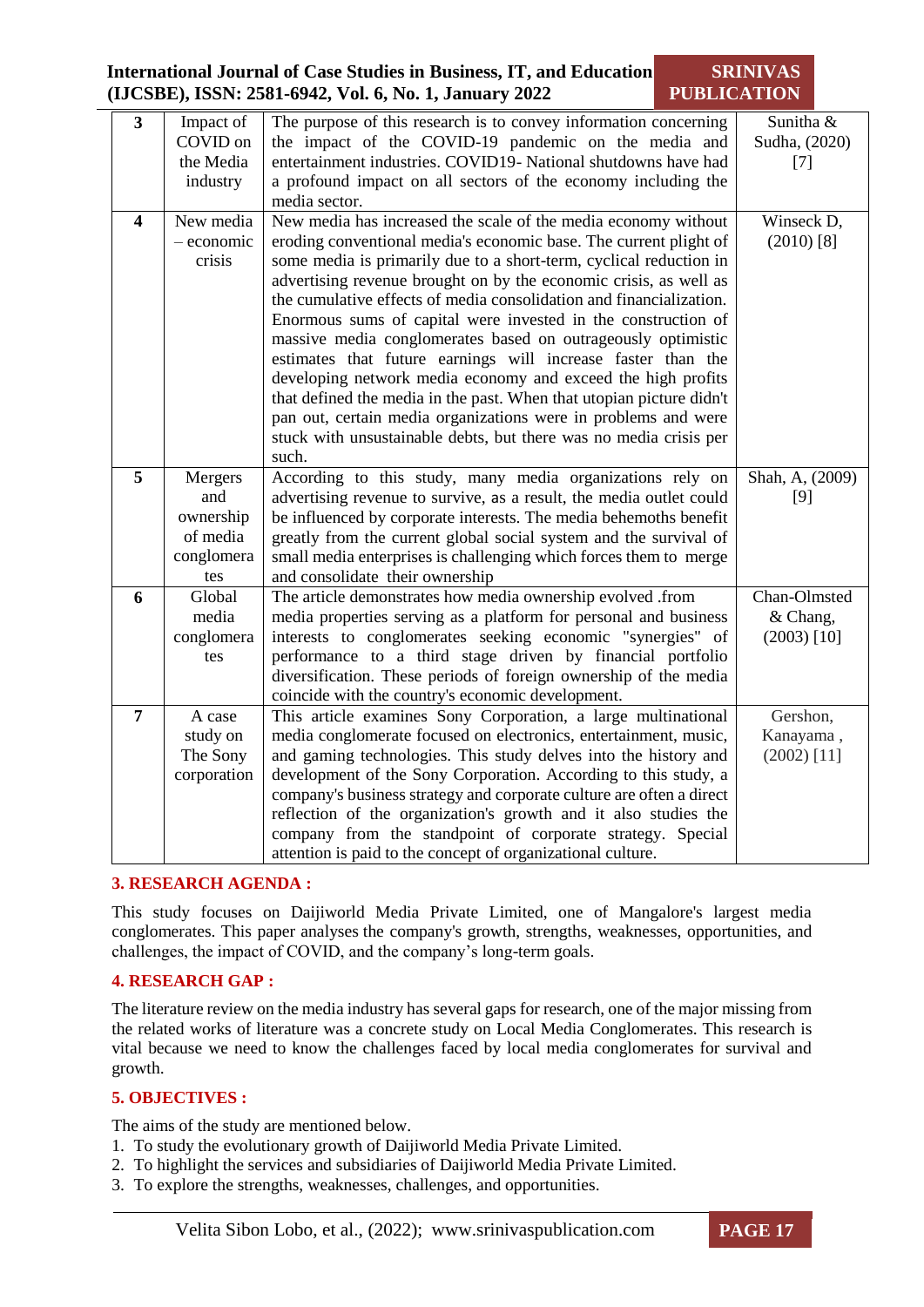- 4. To find the hiring and training procedures.
- 5. To study their finance strategy and CSR initiatives.
- 6. To assess the impact of COVID on the company.

#### **6. RESEARCH METHODOLOGY :**

This is an exploratory study based on primary data, and information is gathered by interviewing officials from Daijiworld, the Daijiworld website, and news articles.

#### **7. HISTORY AND GROWTH :**

On April 1st, 2000, a young man messaged his pals to tell them that he had launched a website called daijidubai.com, and his friends responded that they couldn't open it. It was supposed to be an April Fool joke, but the young man was so taken aback by the response that he decided to launch a real website and this young man is Mr. Walter Nandalike, the brain behind and founder of the company, daijiworld.com (then called daijidubai.com). Mr. Walter took initiative and with a lot of dedication acquired computer knowledge and spent months perfecting the skills, which was a revolution in the field of journalism in the coastal region of Karnataka [2][12].

It became a media firm in March 2007 under the name Daijiworld Media Pvt Ltd. Daijiworld operates the Daijiworld TV channel, which is available 24 x 7. On May 9th, a test transmission was broadcast, and on June 16th, it began airing across coastal Karnataka via cable network and set-top boxes. The TV channel can also be accessed over the Internet and as an Android and iOS app. Daijiworld Weekly, an English-language weekly, is also published by the company [2][12].

An exclusive office in Kankanady, Mangalore, was established to meet the rising demand for news from India by NRIs, with 40 correspondents scattered over the twin districts of Dakshina Kannada and Udupi. Daijiworld went a step further and launched an office in Udupi on July 18, 2008. Daijiworld. In May 2009, Daijiworld launched Daijiworld Weekly, an English weekly newspaper, under the aegis of a new company called Daijiworld Publications Pvt Ltd. [2][12].

On the 20th anniversary of Daijiworld.com, Daijiworld and ATC Online have collaborated to develop the LOCAL WOOD OTT platform. The purpose of this OTT network is to stream local-language content including Tulu, Beary, Konkani, Kannada movies, and amusement videos in their native languages [12].

#### **8. THE COMPANY'S SUBSIDIARIES AND SERVICES :**

Daijiworld operates from 6 different locations Mangalore, Udupi, Kasargod, Bangalore, Mumbai, and Dubai but their offices are only in Mangalore and Udupi and the representatives work independently from other locations.



Source: Compiled by Researcher

**Fig. 1:** Branches/Operations of Daijiworld Media Private Limited

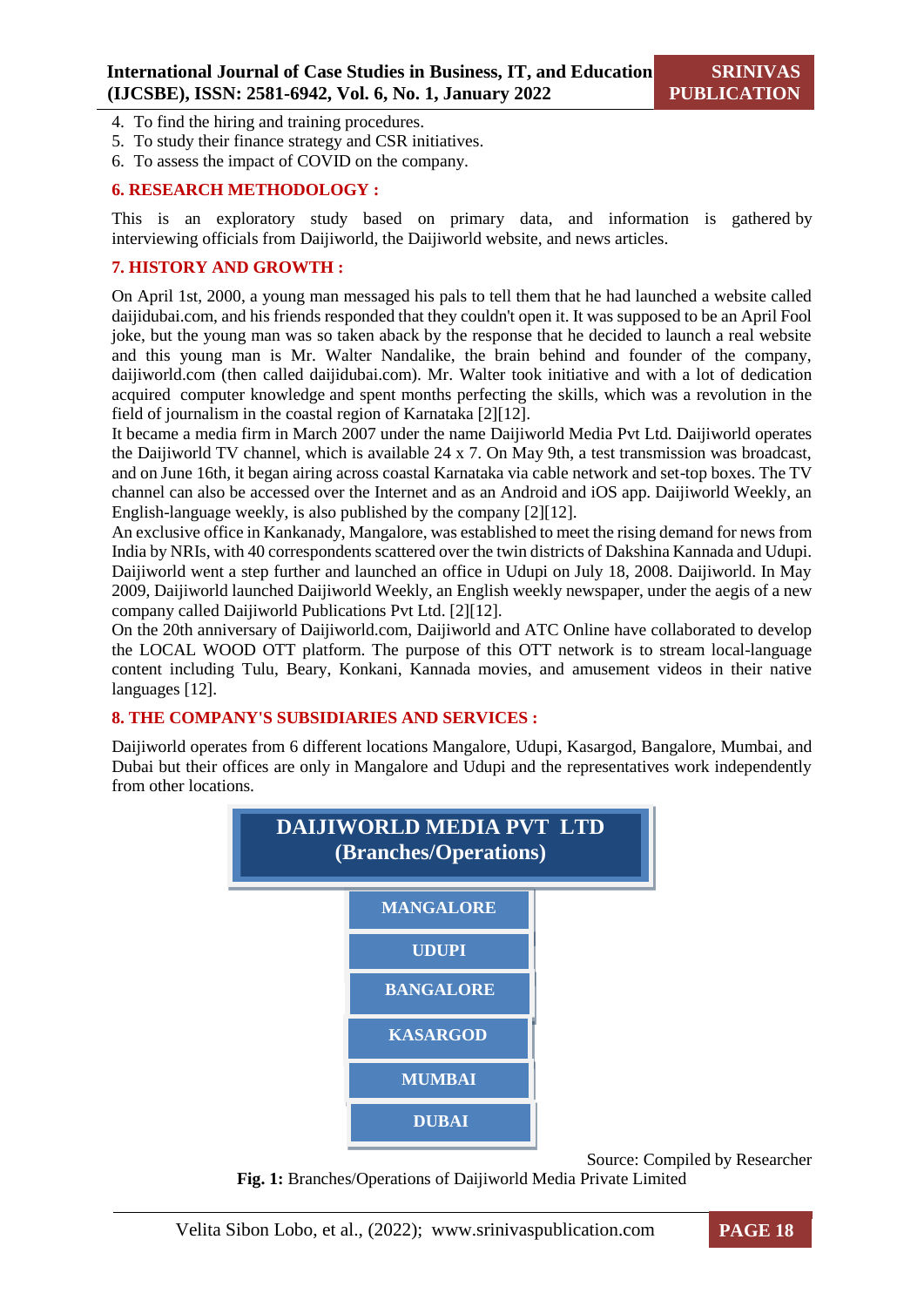

Source: Compiled by Researcher **Fig. 2:** Subsidiaries of Daijiworld Media Private Limited

**8.1 Daijiworld.com (daijidubai.com):** The website daijidubai.com was created on April 1, 2000, and was renamed daijiworld.com in 2007. This website includes regional, national, and international news. The website contains various columns like obituaries(notice of death ), recipes, short articles, charity(details of those who need help), matrimonial (short profiles to find partners), property(buy and sell properties), job vacancies, advertisements(paid advertisement of one's products and services), ask the doctor(your health-related queries will be answered by the doctors), greetings(best wishes ), astrology(forecasting of earthly and human events), love tributes, a connection to the Kannada version of the website, live TV (broadcasting what's on TV channel), articles, radio (directly connects to the radio daijiworld app, and red chillies (an exclusive column handled by Stan Ageria, this column contains his short stories) [2][12].

**8.2 Internet TV –** It is a method of delivering or broadcasting the content to the end audiences through the internet**.** Daijiworld Pvt Ltd broadcasts its content on its Website, Facebook pages, Youtube channel, Instagram TV, and Localwood app [2][12].

**8.3 Daijiworld Publications Pvt Ltd -** In May 2009, Daijiworld launched Daijiworld Weekly, an English weekly newspaper, under the banner of a new company called Daijiworld Publications Pvt Ltd. Financial, technological, artistic, legal, and marketing operations, among others, are all involved in publishing [12]. After the impact of COVID, this company ceased operations in 2021[13].

**8.4 Daijiworld 24x7 TV Channel –** The TV channel premiered in June 2014 and is available locally through cable and digital set-top boxes, as well as globally via the internet and an Android mobile app. It primarily caters to the news and entertainment interests of people from coastal Karnataka. This channel has content in all the regional languages and has both informative talks, reality shows, and various entertaining programmes [12][14].

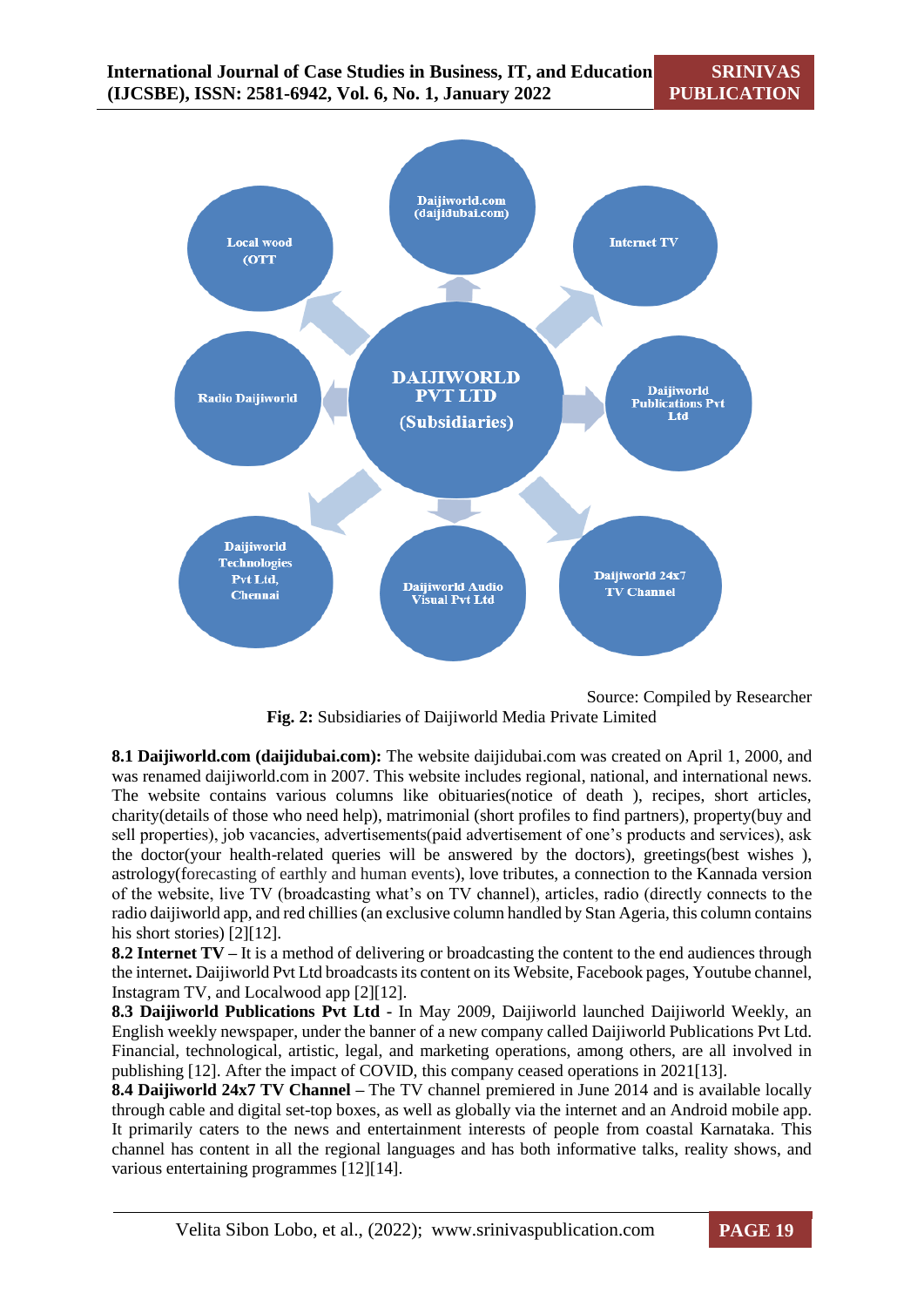**8.5 Daijiworld Audio Visual Pvt Ltd -** Daijiworld Audio- Visual Private Limited is a Private company that was founded on April 9, 2015. Daijiworld Studio is one of Mangaluru's most well-known and wellestablished recording studios. This studio was precisely constructed to meet the needs and expectations of clients, and it is suitable for all types of audio and video projects. The studio is sophisticated, with a cutting-edge facility that can meet the needs of the digital age in terms of originality, quality, and dependability. The studio has a state-of-the-art facility that, with its inventiveness, quality, and efficiency, can fully satisfy the needs of the digital age with supreme quality of audio and video services [13][15].

**8.6 Daijiworld Technologies Pvt Ltd, Chennai -**Daijiworld Technologies, based in Chennai, has been providing IT services since 2016. They are specialized in custom software development for mobile, web, and standalone back-office systems to meet our customers' business demands. To be a well-known and leading provider of IT services, projects, and solutions that are both cost-effective and of high quality. After the influence of COVID, this company was shut down in 2021 [16][17].

**8.7 Radio Daijiworld –** RADIO daijiworld is a free internet radio app for Android and iOS that caters to music fans from coastal Karnataka all over the world. It was launched on May 19, 2017. And this isn't your average FM station: the app-based online radio is precisely tailored to appeal to Konkani and Tulu music fans [18].

**8.8 Local wood (OTT) -** Daijiworld has been around for 20 years. To commemorate the occasion, they have established LOCAL WOOD, a first-of-its-kind OTT (over-the-top) platform for Tulu, Konkani, Beary, and Kannada entertainment content in coastal Karnataka in the year 2021. Localwood is a Rs 70 lakhs project that Daijiworld and ATC Online have worked on. The revenue from OTT will go straigh t to the ATC group until the finances are settled, after which Daijiworld will fully own it. The Local wood OTT app is an excellent platform for launching Tulu, Konkani movies, web series, musical shows, and other content in both free and commercial versions. Local wood is an entertainment package in the local languages. It's a subscription-based streaming service that lets our customers view TV episodes, movies, and other content on any internet-connected device without advertisements [19].

#### **9. SWOC ANALYSIS :**

Strengths, Weaknesses, Opportunities and Challenges (SWOC) analysis is a simple but comprehensive approach to analyze an organization's positive and negative characteristics. It's an effective approach to use the skills to their advantage, address their flaws, grab opportunities, and plan to avoid potential threats. The table below analyses the internal and external factors of Daijiworld Media Private Limited [20-22].

| <b>Strengths</b>                                            | <b>Weaknesses</b>                                 |
|-------------------------------------------------------------|---------------------------------------------------|
| The news on daijiworld is accurate,<br>$\bullet$            | Daijiworld Pvt Ltd lacks the necessary            |
| verifiable, and timely.                                     | Funds,<br>$\bullet$                               |
| There is faster up-gradation and adaptation<br>$\bullet$    | Technology, and<br>$\bullet$                      |
| to changes (modernization).                                 | Expertise to pursue larger projects.<br>$\bullet$ |
| It has content in all local languages to reach<br>$\bullet$ |                                                   |
| out to a wider range of audiences and it has                |                                                   |
| content in all local languages to cater to a                |                                                   |
| diverse audience.                                           |                                                   |
| They host different reality shows and help in<br>$\bullet$  |                                                   |
| the exposure of local talents,                              |                                                   |
| They constantly strive to come up with<br>$\bullet$         |                                                   |
| innovative concepts and content to attract                  |                                                   |
| and delight the audiences.                                  |                                                   |
| They have a high market share in the local<br>$\bullet$     |                                                   |
| media and entertainment sector,                             |                                                   |
| There is a strong brand awareness among the<br>$\bullet$    |                                                   |
| localities, social media marketing.                         |                                                   |
| They also assist in serving the community.                  |                                                   |
|                                                             |                                                   |

**Table 2:** Strengths, Weaknesses, Opportunities, and Challenges of Daijiwold Media Pvt Ltd

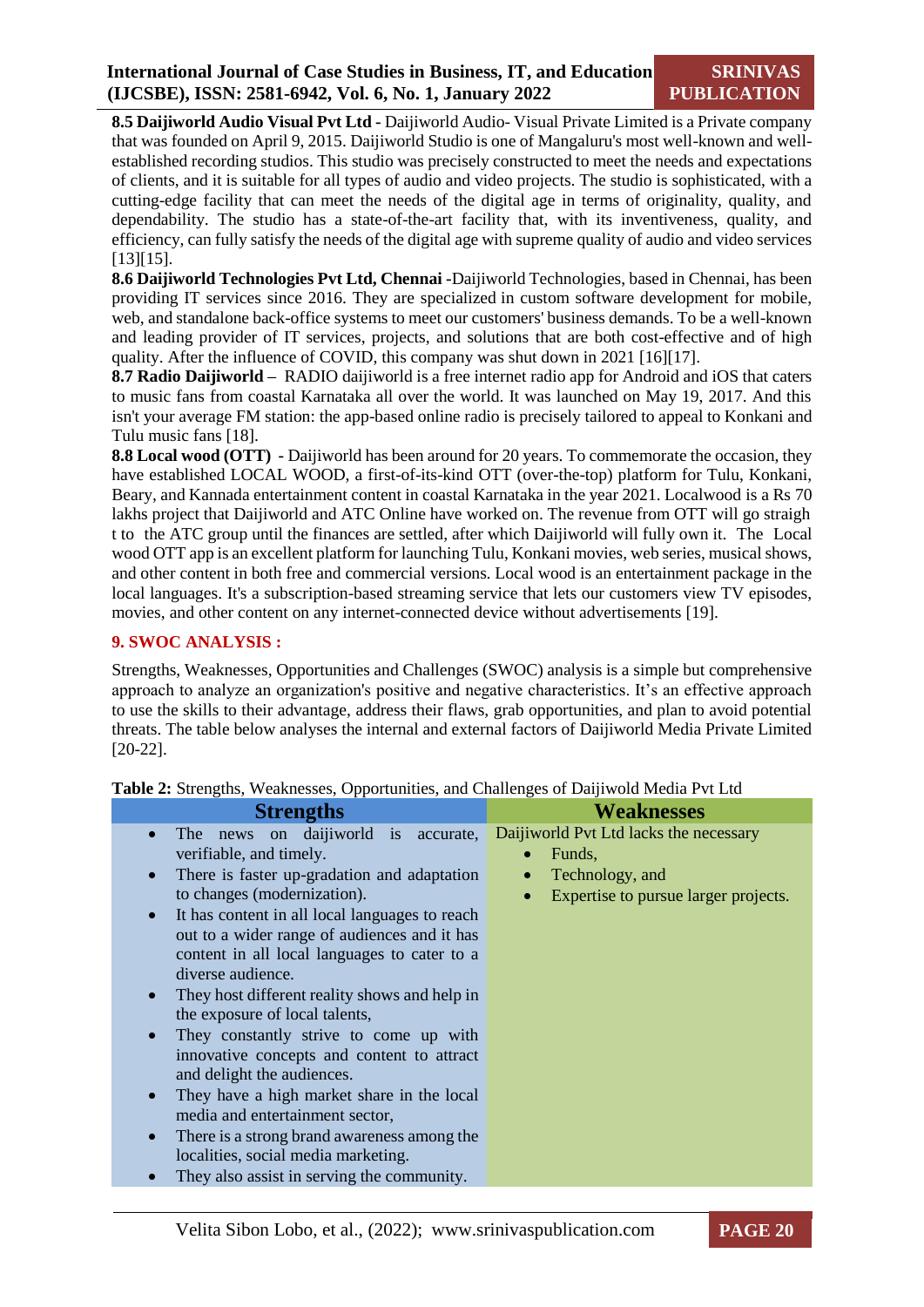| <b>Opportunities</b>                                                                                                                                                                                                                                                                                                                                                       | <b>Challenges</b>                                                                                                                                                                                                                                                                                                                                |
|----------------------------------------------------------------------------------------------------------------------------------------------------------------------------------------------------------------------------------------------------------------------------------------------------------------------------------------------------------------------------|--------------------------------------------------------------------------------------------------------------------------------------------------------------------------------------------------------------------------------------------------------------------------------------------------------------------------------------------------|
| • They can introduce a variety of reality shows<br>and other content based on public interest,<br>They can explore different platforms to<br>$\bullet$<br>reach the audience,<br>• They can offer a diverse range of programs<br>for different age groups, notably for<br>children's amusement<br>They can strive to protect and preserve the<br>$\bullet$<br>environment. | Government regulations are<br>not<br>stable<br>There may be piracy and copyrights<br>$\bullet$<br>issues<br>• There is a dearth of high-quality<br>technology and types of equipment<br>(because of financial constraints)<br>There seem to be local competitors<br>$\bullet$<br>It is difficult to attain and retain<br>$\bullet$<br>audiences. |

Source: Compiled by Researcher

#### **10. HIRING AND TRAINING :**

Growth is based on activities, it takes sweat, commitment, and hard efforts of the workforce to turn a dream into reality therefore a workforce plays a very important role in an organization. Daijiworld Pvt Ltd has a skillful, efficient, and multitasking workforce (both permanent and contract basis) of around sixty employees are assisting the company from different locations. If there is a vacancy, the information and advertisement will be posted on social media, after which the HR Manager will screen the applications and interview the candidates who have been chosen (mostly freshers and candidates okay with flexible hours will be preferred). Six months of training will be provided, along with a basic stipend and housing. One month's notice is required. If the employee wants to leave the company [23][24][25].

|                                                             | <b>WORKFORCE</b>                 |                                                |
|-------------------------------------------------------------|----------------------------------|------------------------------------------------|
| <b>REPORTERS</b>                                            | <b>CONTENT</b><br><b>WRITERS</b> | <b>PHOTOGRAPHERS /</b><br><b>VIDEOGRAPHERS</b> |
| <b>GRAPHICS &amp;</b><br><b>ANIMATION</b><br><b>EXPERTS</b> | <b>EDITORS</b>                   | <b>NEWS READERS</b>                            |
| <b>ANCHORS</b>                                              | <b>ARTISTS</b>                   | <b>TECHNICIANS</b>                             |
|                                                             | <b>OFFICE STAFF</b>              |                                                |

Source: Compiled by Researcher

**Fig. 3:** Different types of workforce required by Daijiworld Media Pvt Ltd

#### **11. FINANCIAL ACTIVITIES AND CSR INITIATIVES :**

Financials are defined as money management and include activities such as investment, borrowing, lending, budgeting, saving, and forecasting. Media companies often behave as non-profit organizations because their primary goal is to serve, inform, and educate society [26]. The channel pays a large fee to cable operators to be included on their network, and advertisements are their primary source of revenue [27]. They now earn money through social media as well, thanks to technological advancements and

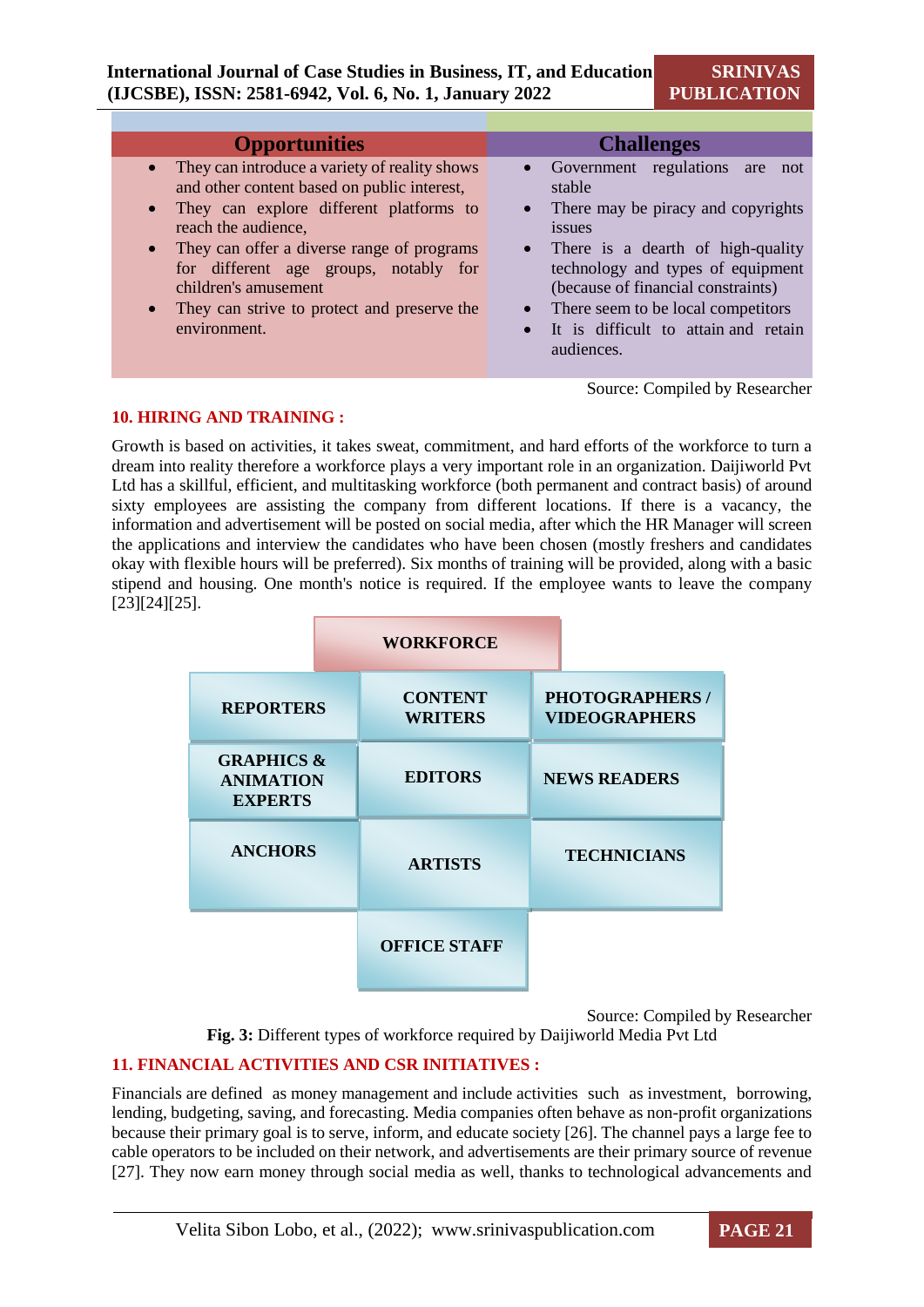digitization [28]. Daijiworld Pvt Limited pays a large sum to the local cable operators, and their main source of revenue are advertisements along with studio, social media platforms like YouTube, FB, and now OTT subscription fees. If the company's income is insufficient to cover all of the expenses, the directors borrow money from their personal accounts [29][30].

| <b>Inflow of Funds</b>                                                                                                                                                                                                                                 | <b>Outflow of Funds</b>                                                                                                                                          |
|--------------------------------------------------------------------------------------------------------------------------------------------------------------------------------------------------------------------------------------------------------|------------------------------------------------------------------------------------------------------------------------------------------------------------------|
| <b>Television advertisements</b><br>$\bullet$<br>Website advertisements<br>$\bullet$<br>Studio recording and dubbing<br>$\bullet$<br>Sponsored programs<br>$\bullet$<br>YouTube and Facebook page<br>$\bullet$<br><b>OTT</b> content fees<br>$\bullet$ | Wages/salary<br>$\bullet$<br>• Labour benefits<br>• Purchase of equipment<br>• Repairs/maintenance<br>Refreshments<br>Electricity and telecom bills<br>$\bullet$ |
|                                                                                                                                                                                                                                                        |                                                                                                                                                                  |

**Table 3:** Inflow and outflow of funds of Daijiworld Media Pvt Ltd.

Source: Compiled by Researcher

Daijiworld Pvt Ltd has acted as a link between contributors and the needy by posting their brief articles and videos on their websites and other social media platforms, allowing contributors to directly help them using the needy's bank account information. During these 20 years, Daijiworld Pvt Ltd has dispersed more than 22 crores to the needy through the donors, with approximately 500 members benefiting to date; they also aim to raise public awareness on various issues related to health, laws, and other public issues through their programs and media coverage, to fix the issues and work for the betterment of society.

#### **12. IMPACT OF COVID ON DAIJIWORLD PVT LTD :**

Consumers, businesses, and communities all across the world have been affected by the coronavirus (COVID-19) outbreak, which has caused widespread fear and economic hardship [31]. It's been almost a year since the COVID-19 outbreak wreaked havoc on the world's businesses. Organizations, including the media sector, must rethink how they operate. We must also recognize that, while most businesses are beginning to recover from this unanticipated catastrophe, the media industry still has a long way to go. COVID-19, like every other tragic disaster, has drawn attention to the media's role in public life. Traditional media witnessed an unexpected increase in viewing, despite decreasing ad revenue and a lack of fresh content, while digital media saw an increase in subscriptions [32]. Netflix, for example, received 16 million new subscribers during the lockdown. The new routine also changed the audience's consumption habits. During the lockdown, people experimented with new mediums and genres, as well as other types of information, influencing their choices and consumption patterns. As in prior crises, the need to stay informed and entertained has increased the demand for and consumption of information, and this trend is expected to continue [33][34].

The pandemic has resulted in several changes in Daijiworld Pvt Ltd, both positive and negative. Some negative effects include the closure of Daijiworld Publications Ltd and the closure of Daijiworld Technologies Pvt Ltd in Chennai, as well as staff reductions. Some positive effects include the creation of a variety of crowd-engaging, entertaining, and informative content such as informative programmes, virtual live shows, online singing competitions, and the introduction of the OTT platform LOCALWOOD.

#### **13. FINDINGS :**

Daijiworld Media is a Mangalore-based Indian media company that produces news and entertainment. services through its website, TV channel, Youtube channel, weekly magazine, audio-visual studio, radio, IT company, and over-the-top (OTT) services. From daijidubai to daijiworld, from daijiworld weekly magazine to audio-visual studio, from tv channel and radio to OTT, this company has analyzed the media and entertainment field and attempted to cater to various consumer demands during its 20 year history. The news on daijiworld is accurate, verifiable, and timely. It has content in all local languages to reach out to a wider range of audiences. They host different reality shows and help in the exposure of local talents. They constantly strive to come up with innovative concepts and content. Their

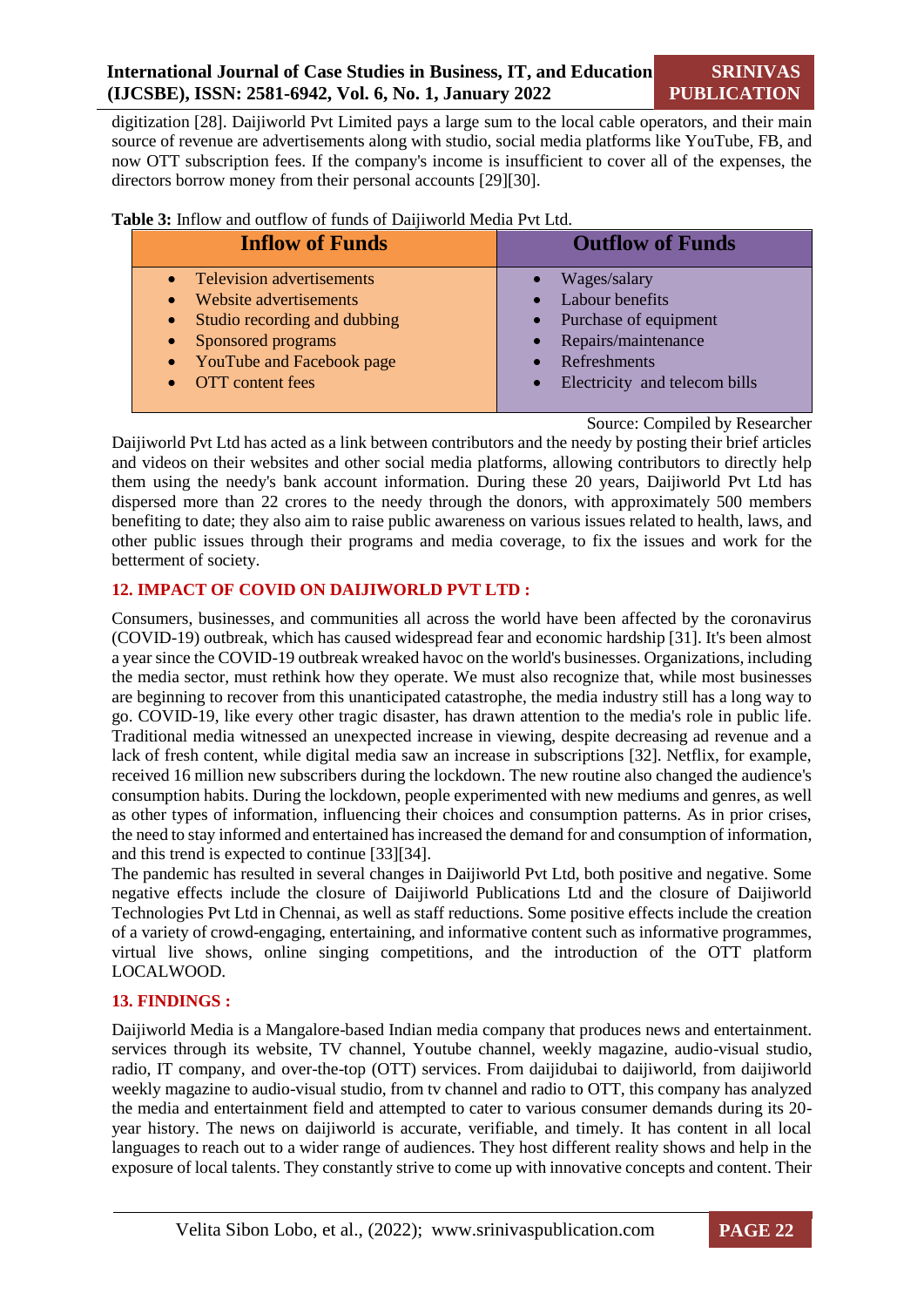long-term goal is to open offices in Puttur and Kasargod, as well as settle the financials with their OTT service providers and fully own it.

#### **14. SUGGESTIONS :**

Daijiworld Media Private Ltd is constantly striving to improve and adapt to market developments to be competitive. They can introduce a variety of reality shows and other content based on public interest, they can use various platforms to reach out to the audience, they can provide a diverse range of programs for different age groups, particularly for children's entertainment, and they can work to protect and preserve the environment.

#### **15. CONCLUSION :**

Daijiworld Media is an Indian media firm situated in Mangalore that delivers news and entertainment through its website, TV channel, Youtube channel, weekly magazine, audio-visual studio, radio, information technology company, and over-the-top (OTT) services. Throughout its 20-year history, this organisation has analysed the media and entertainment field and endeavoured to respond to diverse customer expectations, from daijidubai to daijiworld, from daijiworld monthly magazine to audio-visual studio, from tv channel and radio to OTT. Wishing Daijiworld Pvt Ltd many more successful years, and may the firm grow in the years ahead, educating and entertaining people throughout the world.

#### **REFERENCES :**

- [1] [https://www.thehindu.com/todays-paper/tp-national/tp-karnataka/bishop-lauds](https://www.thehindu.com/todays-paper/tp-national/tp-karnataka/bishop-lauds-contribution-of-internet-to-information-age/article3237109.ece)[contribution-of-internet-to-information-age/article3237109.ece](https://www.thehindu.com/todays-paper/tp-national/tp-karnataka/bishop-lauds-contribution-of-internet-to-information-age/article3237109.ece) retrieved on 11/9/2021.
- [2] https://en.wikipedia.org/wiki/Daijiworld Media retrieved on 11/9/2021.
- [3] <https://www.daijiworld.com/news/newsDisplay?newsID=863879> retrieved on 11/9/2021.
- [4] [https://archive.today/20120729085111/http://www.blonnet.com/2006/12/19/stories/2006](https://archive.today/20120729085111/http:/www.blonnet.com/2006/12/19/stories/2006121905742100.htm) [121905742100.htm](https://archive.today/20120729085111/http:/www.blonnet.com/2006/12/19/stories/2006121905742100.htm) retrieved on 11/9/2021.
- [5] Lobo, V. S., & Bhat, K. S. (2021). An Analysis of Indian Entertainment Industry–Past, Present, and Future. *International Journal of Management, Technology and Social Sciences (IJMTS)*, *6*(2), 88-99. [Google Scholar](https://scholar.google.com/scholar?hl=en&as_sdt=0%2C5&q=https%3A%2F%2Fsrinivaspublication.com%2Fjournal%2Findex.php%2Fijmts%2Farticle%2Fview%2F852&btnG=) ×
- [6] Liu, J., Liu, X., Tu, S., & Xu, Z. (2021). Review of Cross-border Movements of Transnational Media Conglomerates. *International Conference on Public Relations and Social Sciences (ICPRSS 2021), 586*(1), 871-877. [Google Scholar](https://scholar.google.com/scholar?hl=en&as_sdt=0%2C5&q=%5B6%5D%09Liu%2C+J.%2C+Liu%2C+X.%2C+Tu%2C+S.%2C+%26+Xu%2C+Z.+%282021%2C+October%29.+Review+of+Cross-border+Movements+of+Transnational+Media+Conglomerates.+In+2021+International+Conference+on+Public+Re)  $x^3$
- [7] Sunitha, S., & Sudha, S. (2020). Covid-19 Conclusion: A Media and Entertainment Sector Perspective in India. *Vichar Manthan*, *8*(24), 135-137. [Google Scholar](https://scholar.google.com/scholar?hl=en&as_sdt=0%2C5&q=Sunitha%2C+S.%2C+and+S.+Sudha.+%22Covid-19+Conclusion%3A+A+Media+and+Entertainment+Sector+Perspective+in+India.%22+Vichar+Manthan+8.24+%282020%29%3A+135-137.&btnG=)<sup> $\bar{x}$ </sup>
- [8] Winseck, D. (2010). Financialization and the "Crisis of the Media": The Rise and Fall of (Some) Media Conglomerates in Canada. *Canadian Journal of Communication*, *35*(3), 365-394. [Google Scholar](https://scholar.google.com/scholar?hl=en&as_sdt=0%2C5&q=%5B8%5D+Winseck%2C+D.+%282010%29.+Financialization+and+the%22+Crisis+of+the+Media%22%3A+The+Rise+and+Fall+of+%28Some%29+Media+Conglomerates+in+Canada.+Canadian+Journal+of+Communication%2C+35%283%29.&b) ×
- [9] Shah, A. (2009). Media conglomerates, mergers, the concentration of ownership. *Global Issues*.1- 10. [Google Scholar](https://scholar.google.com/scholar?hl=en&as_sdt=0%2C5&q=Shah%2C+A.+%282009%29.+Media+conglomerates%2C+mergers%2C+concentration+of+ownership.+Global+Issues.&btnG=) ×
- [10] Jung, J., & Chan-Olmsted, S. M. (2005). Impacts of media conglomerates' dual diversification on financial performance. *Journal of Media Economics*, *18*(3), 183-202. [Google scholar](https://scholar.google.com/scholar?hl=en&as_sdt=0%2C5&q=%5B10%5D%09Jung%2C+J.%2C+%26+Chan-Olmsted%2C+S.+M.+%282005%29.+Impacts+of+media+conglomerates%27+dual+diversification+on+financial+performance.+Journal+of+Media+Economics%2C+18%283%29%2C+183-202.&btnG)  $\lambda$

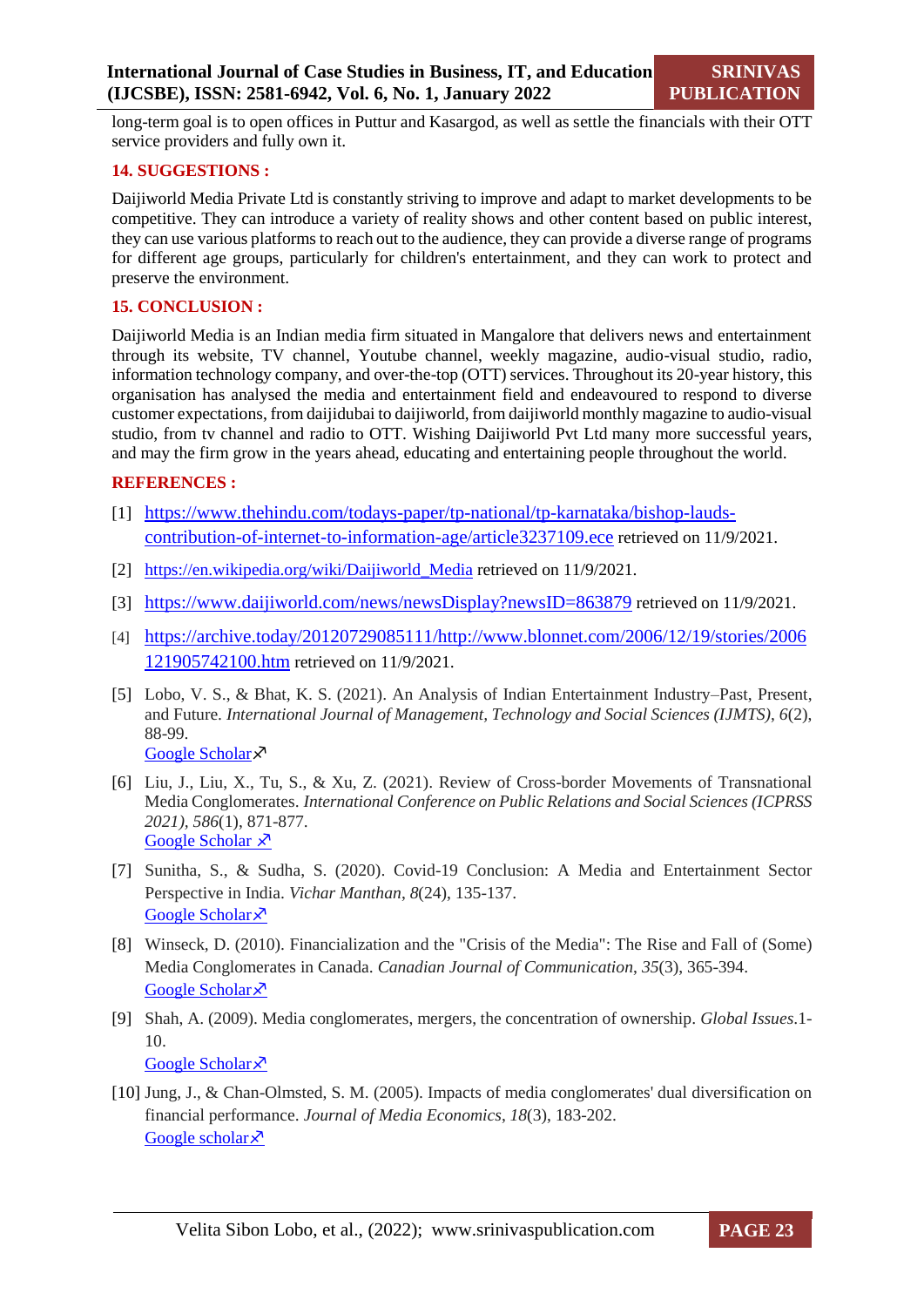- [11] Gershon, R. A., & Kanayama, T. (2002). The sony corporation: A case study in transnational media management. *International Journal on Media Management*, *4*(2), 105-117. [Google Scholar](https://scholar.google.com/scholar?hl=en&as_sdt=0%2C5&q=%5B18%5D%09Richard+A.+Gershon+%26+Tsutomu+Kanayama+%282002%29+vol+4%3A2%2C+105-117%2C++DOI%3A++10.1080%2F14241270209389987&btnG=) ×
- [12] <https://www.daijiworld.com/news/newsDisplay?newsID=790991> retrieved on 11/9/2021.
- [13] [https://www.zaubacorp.com/company/DAIJIWORLD-PUBLICATIONS-PRIVATE-](https://www.zaubacorp.com/company/DAIJIWORLD-PUBLICATIONS-PRIVATE-LIMITED/U22120KA2009PTC049275)[LIMITED/U22120KA2009PTC049275](https://www.zaubacorp.com/company/DAIJIWORLD-PUBLICATIONS-PRIVATE-LIMITED/U22120KA2009PTC049275) <http://studio.daijiworld.com/studio.aspx> retrieved on 11/9/2021.
- [14] <https://www.daijiworld.com/news/newsDisplay?newsID=242028> retrieved on 11/9/2021.
- [15] <http://studio.daijiworld.com/studio.aspx> retrieved on 11/9/2021.
- [16] <http://daijitech.daijiworld.com/aboutUs.aspx> retrieved on 11/9/2021. retrieved on 11/9/2021.
- [17] <https://www.zaubacorp.com/company/ESSE-DESIGNS-LLP/AAK-6969> retrieved on 11/9/2021.
- [18] <https://www.daijiworld.com/news/newsDisplay.aspx?newsID=452460> retrieved on 11/9/2021.
- [19] <https://www.daijiworld.com/news/newsDisplay?newsID=803745> retrieved on 11/9/2021.
- [20] Holla, R. (2017). A Study on SWOC Analysis of Reliance Jio. *International Journal of Engineering Research and Modern Education (IJERME), 2*(1), (42-47). [Google Scholar](https://scholar.google.com/scholar?hl=en&as_sdt=0%2C5&q=%5B20%5D%09Holla%2C+R.+%282017%29.+A+Study+on+SWOC+Analysis+of+Reliance+Jio.+International+Journal+of+Engineering+Research+and+Modern+Education+%28IJERME%29%2C+2%281%29%2C%2842-47%29.&btnG=)<sup> $\lambda$ </sup>
- [21] Aithal, P. S., & Kumar, P. M. (2015). Applying SWOC analysis to an institution of higher education. *International Journal of Management, IT and Engineering*, *5*(7), 231-247. [Google Scholar](https://scholar.google.com/scholar?hl=en&as_sdt=0%2C5&q=Aithal%2C+P.+S.%2C+%26+Kumar%2C+P.+M.+%282015%29.+Applying+SWOC+analysis+to+an+institution+of+higher+education.+International+Journal+of+Management%2C+IT+and+Engineering%2C+5%287%29%2C+231-247.&btnG=) ×
- [22] Aithal, P. S. (2017). Company Analysis–The Beginning Step for Scholarly Research. *International Journal of Case Studies in Business, IT and Education (IJCSBE)*, *1*(1), 1-18. [Google Scholar](https://scholar.google.com/scholar?hl=en&as_sdt=0%2C5&q=Aithal%2C+P.+S.+%282017%29.+Company+Analysis%E2%80%93The+Beginning+Step+for+Scholarly+Research.+International+Journal+of+Case+Studies+in+Business%2C+IT+and+Education+%28IJCSBE%29%2C+1%281%29%2C+1-18.&) ×
- [23] Hazelton, A. S., & Terhorst, A. (2015). Legal and ethical considerations for social media hiring practices in the workplace. *The Hilltop Review*, *7*(2), 53-59. [Google Scholar](https://scholar.google.com/scholar?hl=en&as_sdt=0%2C5&q=Hazelton%2C+A.+S.%2C+%26+Terhorst%2C+A.+%282015%29.+Legal+and+ethical+considerations+for+social+media+hiring+practices+in+the+workplace.+The+Hilltop+Review%2C+7%282%29%2C+7.&btnG=) ×
- [24] Sugrue, B., & Clark, R. E. (2000). Media selection for training. *Training and retraining: A handbook for business, industry, government, and the military*, 208-234. [Google Scholar](https://scholar.google.com/scholar?hl=en&as_sdt=0%2C5&q=Sugrue%2C+B.%2C+%26+Clark%2C+R.+E.+%282000%29.+Media+selection+for+training.+Training+and+retraining%3A+A+handbook+for+business%2C+industry%2C+government%2C+and+the+military%2C+208-234.&btnG=)<sup> $\lambda$ </sup>
- [25] Islam J. U., Rahman Z. (2016). ZEE Zindagi: Offering Value through Distinct Approach. *South Asian Journal of Business and Management Cases, 5*(2), 155-161. [Google Scholar](https://scholar.google.com/scholar?hl=en&as_sdt=0%2C5&q=%5B19%5D%09Islam+JU%2C+Rahman+Z.+ZEE+Zindagi%3A+Offering+Value+through+Distinct+Approach.+South+Asian+Journal+of+Business+and+Management+Cases.+2016%3B5%282%29%3A155-161.+doi%3A10.1177%2F2277977916665) ×
- [26] Rani, D. (2013). Privatization, convergence and broadcast regulations: A Case study of the Indian Television Industry. In *The Asian conference on media and mass communication 2013-official conference proceedings, 1*(1), 387-396. [Google Scholar](https://scholar.google.co.in/scholar?hl=en&as_sdt=0%2C5&q=Rani%2C+D.+%282013%29.+Privatisation%2C+convergence+and+broadcast+regulations%3A+A+Case+study+of+the+Indian+Television+Industry.+In+The+Asianconference+on+media+and+mass+communication+2013-official+)<sup> $\bar{x}$ </sup>
- [27] Thomas, L. M., & Mariswamy, H. K. (2017). Impact of Globalisation on Indian Media: a Study of 'Credibility'of Indian News Channels. *Educational Research International*, *6*(1), 14-24. [Google Scholar](https://scholar.google.com/scholar?hl=en&as_sdt=0%2C5&q=%5B23%5D%09Thomas%2C+L.+M.%2C+%26+Mariswamy%2C+H.+K.+%282017%29.+Impact+of+Globalisation+on+Indian+Media%3A+a+Study+of+%E2%80%98Credibility%E2%80%99of+Indian+News+Channels.+Educational+Research+Intern)<sup> $\lambda$ </sup>
- [28] Machill, M. (1998). Euronews: the first European news channel as a case study for media industry development in Europe and spectra of transnational journalism research. *Media, Culture & Society*, *20*(3), 427-450. [Google Scholar](https://scholar.google.com/scholar?hl=en&as_sdt=0%2C5&q=%5B24%5D%09Machill%2C+M.+%281998%29.+Euronews%3A+the+first+European+news+channel+as+a+case+study+for+media+industry+development+in+Europe+and+spectra+of+transnational+journalism+research.+Media%2C+Cul)<sup> $\lambda$ </sup>
- [29] Clark, G., Thrift, N., & Tickell, A. (2004). Performing finance: The industry, the media, and its image. *Review of International Political Economy*, *11*(2), 289-310.